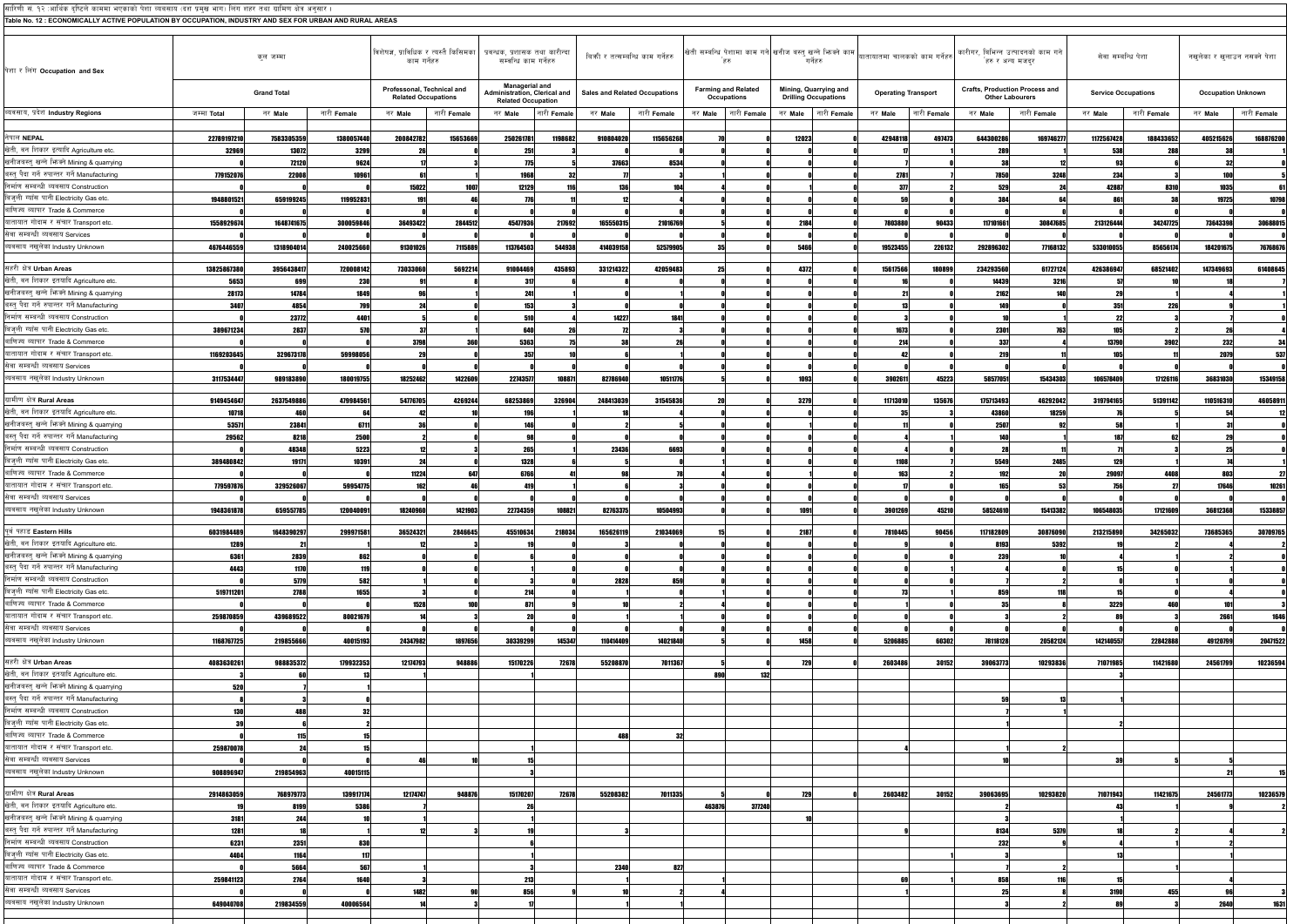|                                                                                                                                       | TOOD 30 30 IL | <b>079100200</b> |           |         | <b>12110200</b> | <b>IDIOJUJZ</b> | ,,,,,, | <b>OOLOUULI</b> |         |        |        |     |         |       |          |         |          |         |          |                  |
|---------------------------------------------------------------------------------------------------------------------------------------|---------------|------------------|-----------|---------|-----------------|-----------------|--------|-----------------|---------|--------|--------|-----|---------|-------|----------|---------|----------|---------|----------|------------------|
| खेती, वन शिकार इतयादि Agriculture etc.                                                                                                | 36            |                  |           |         |                 |                 |        |                 |         |        |        |     |         |       | 290      | 157     |          |         |          |                  |
| खनीजबस्तु खन्ने भिष्क्ने Mining & quarrying                                                                                           |               |                  |           |         |                 |                 |        |                 |         |        |        |     |         |       |          |         |          |         |          |                  |
|                                                                                                                                       | 514           |                  |           |         |                 |                 |        |                 |         |        |        |     |         |       |          |         |          |         |          |                  |
| बस्त् पैदा गर्ने रुपान्तर गर्ने Manufacturing                                                                                         | 429           | 35               |           |         |                 |                 |        |                 |         |        |        |     |         |       |          |         |          |         |          |                  |
| निर्माण सम्बन्धी ब्यवसाय Construction                                                                                                 |               | 426              | <b>RR</b> |         |                 |                 |        | 63              |         |        |        |     |         |       |          |         |          |         |          |                  |
| बिजली ग्याँस पानी Electricity Gas etc.                                                                                                | 173226183     | 251              | 178       |         |                 |                 |        |                 |         |        |        |     |         |       |          |         |          |         |          |                  |
| बाणिज्य ब्यापार Trade & Commerce                                                                                                      |               |                  |           |         |                 |                 |        |                 |         |        |        |     |         |       |          |         |          |         |          |                  |
|                                                                                                                                       |               |                  |           |         |                 |                 |        |                 |         |        |        |     |         |       |          |         | 225      |         |          |                  |
| यातायात गोदाम र संचार Transport etc.                                                                                                  | 86613858      | 146555499        | 26670684  |         |                 |                 |        |                 |         |        |        |     |         |       |          |         |          |         |          | 158              |
| सेवा सम्बन्धी ब्यवसाय Services                                                                                                        |               |                  |           |         |                 |                 |        |                 |         |        |        |     |         |       |          |         |          |         |          |                  |
| ब्यवसाय नखलेका Industry Unknown                                                                                                       | 389199688     | 73278284         | 13335574  | 8115403 | 632516          | 10112600        | 48443  | 36803955        | 4673632 |        |        | 486 | 1735597 | 20100 | 26036161 | 6858796 | 47378824 | 7614060 | 16372473 | 6823137          |
|                                                                                                                                       |               |                  |           |         |                 |                 |        |                 |         |        |        |     |         |       |          |         |          |         |          |                  |
|                                                                                                                                       |               |                  |           |         |                 |                 |        |                 |         |        |        |     |         |       |          |         |          |         |          |                  |
| सहरी क्षेत्र Urban Areas                                                                                                              | 1356929154    | 329298758        | 59900930  | 4057745 | 316260          | 5056364         | 24223  | 18402009        | 2336835 |        |        | 243 | 867801  | 10050 | 13018242 | 3429487 | 23689538 | 3807071 | 8186342  | 3411648          |
| खेती, वन शिकार इतयादि Agriculture etc.                                                                                                |               |                  |           |         |                 |                 |        |                 |         |        |        |     |         |       |          |         |          |         |          |                  |
| खनीजबस्तु खन्ने भिष्क्ने Mining & quarrying                                                                                           |               |                  |           |         |                 |                 |        |                 |         |        |        |     |         |       |          |         |          |         |          |                  |
| बस्त् पैदा गर्ने रुपान्तर गर्ने Manufacturing                                                                                         |               |                  |           |         |                 |                 |        |                 |         |        |        |     |         |       |          |         |          |         |          |                  |
|                                                                                                                                       |               |                  |           |         |                 |                 |        |                 |         |        |        |     |         |       |          |         |          |         |          |                  |
| निर्माण सम्बन्धी ब्यवसाय Construction                                                                                                 |               |                  |           |         |                 |                 |        |                 |         |        |        |     |         |       |          |         |          |         |          |                  |
| बिज्ली ग्याँस पानी Electricity Gas etc.                                                                                               |               |                  |           |         |                 |                 |        |                 |         |        |        |     |         |       |          |         |          |         |          |                  |
| बाणिज्य ब्यापार Trade & Commerce                                                                                                      |               |                  |           |         |                 |                 |        |                 |         |        |        |     |         |       |          |         |          |         |          |                  |
| यातायात गोदाम र संचार Transport etc.                                                                                                  | 86613858      |                  |           |         |                 |                 |        |                 |         |        |        |     |         |       |          |         |          |         |          |                  |
|                                                                                                                                       |               |                  |           |         |                 |                 |        |                 |         |        |        |     |         |       |          |         |          |         |          |                  |
| सेवा सम्बन्धी ब्यवसाय Services                                                                                                        |               |                  |           |         |                 |                 |        |                 |         |        |        |     |         |       |          |         |          |         |          |                  |
| ब्यवसाय नखुलेका Industry Unknown                                                                                                      | 302585830     | 73278284         | 13335574  |         |                 |                 |        |                 |         |        |        |     |         |       |          |         |          |         |          |                  |
|                                                                                                                                       |               |                  |           |         |                 |                 |        |                 |         |        |        |     |         |       |          |         |          |         |          |                  |
| ग्रामीण क्षेत्र Rural Areas                                                                                                           | 967729466     | 256020474        | 46565356  | 4057745 | 316260          | 5056364         | 24223  | 18402009        | 2336835 |        |        | 243 | 867801  | 10050 | 13018242 | 3429487 | 23689538 | 3807071 | 8186342  | 3411648          |
|                                                                                                                                       |               |                  |           |         |                 |                 |        |                 |         |        |        |     |         |       |          |         |          |         |          |                  |
| खेती, वन शिकार इतयादि Agriculture etc.                                                                                                |               | 290              |           |         |                 |                 |        |                 |         | 49922  | 47294  |     |         |       |          |         |          |         |          |                  |
| खनीजबस्त् खन्ने भिज्म्ने Mining & quarrying                                                                                           | 103           |                  |           |         |                 |                 |        |                 |         |        |        |     |         |       |          |         |          |         |          |                  |
| बस्त् पैदा गर्ने रुपान्तर गर्ने Manufacturing                                                                                         | 36            |                  |           |         |                 |                 |        |                 |         |        |        |     |         |       | 290      | 157     |          |         |          |                  |
| निर्माण सम्बन्धी ब्यवसाय Construction                                                                                                 | 514           |                  |           |         |                 |                 |        |                 |         |        |        |     |         |       |          |         |          |         |          |                  |
|                                                                                                                                       |               |                  |           |         |                 |                 |        |                 |         |        |        |     |         |       |          |         |          |         |          |                  |
| बिजली ग्याँस पानी Electricity Gas etc.                                                                                                | 429           |                  |           |         |                 |                 |        |                 |         |        |        |     |         |       |          |         |          |         |          |                  |
| बाणिज्य ब्यापार Trade & Commerce                                                                                                      |               | 426              | 88        |         |                 |                 |        | 63              |         |        |        |     |         |       |          |         |          |         |          |                  |
| यातायात गोदाम र संचार Transport etc.                                                                                                  | 86612325      | 251              | 178       |         |                 |                 |        |                 |         |        |        |     |         |       |          |         |          |         |          |                  |
| सेवा सम्बन्धी ब्यवसाय Services                                                                                                        |               |                  |           |         |                 | 115             |        |                 |         |        |        |     |         |       |          |         |          |         |          |                  |
|                                                                                                                                       |               |                  |           |         |                 |                 |        |                 |         |        |        |     |         |       |          |         | 225      |         |          |                  |
| ब्यवसाय नखुलेका Industry Unknown                                                                                                      | 215972423     | 73277215         | 13335110  |         |                 |                 |        |                 |         |        |        |     |         |       |          |         |          |         | - 20     | 158              |
|                                                                                                                                       |               |                  |           |         |                 |                 |        |                 |         |        |        |     |         |       |          |         |          |         |          |                  |
| पूर्व तराई Eastern Terai                                                                                                              | 665143739     | 182742483        | 33229940  | 4057658 | 316256          | 5056236         | 24220  | 18401946        | 2336797 |        |        | 243 | 867796  | 10050 | 13017919 | 3429309 | 23689286 | 3806989 | 8186131  | 3411489          |
| खेती, वन शिकार इतयादि Agriculture etc.                                                                                                | 8552          | 197              |           |         |                 | 187             |        |                 |         |        |        |     |         |       | 14435    | 2631    |          |         |          |                  |
|                                                                                                                                       |               |                  |           |         |                 |                 |        |                 |         |        |        |     |         |       |          |         |          |         |          |                  |
| खनीजबस्तु खन्ने भिज्क्ने Mining & quarrying                                                                                           | 23599         | 13730            | 3184      |         |                 | 45              |        |                 |         |        |        |     |         |       | 650      |         |          |         |          |                  |
| बस्त् पैदा गर्ने रुपान्तर गर्ने Manufacturing                                                                                         | 9087          | 6091             | 2461      |         |                 | 22              |        |                 |         |        |        |     |         |       |          |         |          |         |          |                  |
| निर्माण सम्बन्धी ब्यवसाय Construction                                                                                                 |               | 21095            | 2504      |         |                 | 188             |        | 13501           | 3184    |        |        |     |         |       |          |         |          |         |          |                  |
| बिजली ग्याँस पानी Electricity Gas etc.                                                                                                | 57670530      | 6818             | 2269      |         |                 | 397             |        |                 |         |        |        |     | 1224    |       | 4305     | 2456    |          |         |          |                  |
|                                                                                                                                       |               |                  |           |         |                 |                 |        |                 |         |        |        |     |         |       |          |         |          |         |          |                  |
| बाणिज्य ब्यापार Trade & Commerce                                                                                                      |               |                  |           | 5410    |                 | 2243            |        |                 |         |        |        |     |         |       | 124      |         | 13043    | 2229    | 203      |                  |
| यातायात गोदाम र संचार Transport etc.                                                                                                  | 28883402      | 48792385         | 8878145   |         |                 |                 |        |                 |         |        |        |     |         |       | 138      |         |          |         | 6395     | 2230             |
|                                                                                                                                       |               |                  |           |         |                 |                 |        |                 |         |        |        |     |         |       |          |         |          |         |          |                  |
|                                                                                                                                       |               |                  |           |         |                 |                 |        |                 |         |        |        |     |         |       |          |         |          |         |          |                  |
|                                                                                                                                       |               |                  |           |         |                 |                 |        |                 |         |        |        |     |         |       |          |         |          |         |          |                  |
| सेवा सम्बन्धी ब्यवसाय Services<br>ब्यवसाय नखलेका Industry Unknown                                                                     | 129377253     | 24436899         | 4446503   | 2699332 | 210570          | 3367372         | 16133  | 12253138        | 1554554 |        |        |     | 576982  | 6698  | 8666607  | 2282600 | 15778304 | 2535540 | 5450488  | 2272050          |
|                                                                                                                                       |               |                  |           |         |                 |                 |        |                 |         |        |        |     |         |       |          |         |          |         |          |                  |
| सहरी क्षेत्र Urban Areas                                                                                                              | 449203467     | 109479195        | 19898058  | 1352855 | 105440          | 1685925         | 8075   | 6135295         | 779055  |        |        |     | 289512  | 3350  | 4346680  | 1144222 | 7897555  | 1269163 | 2728996  | 1137198          |
| खेती, वन शिकार इतयादि Agriculture etc.                                                                                                | 122           | 5844             | 285       |         |                 | 50              |        |                 |         | 7627   | 1789   |     |         |       |          |         |          |         |          |                  |
|                                                                                                                                       |               |                  |           |         |                 |                 |        |                 |         |        |        |     |         |       |          |         |          |         |          |                  |
| खनीजबस्तु खन्ने भिन्न्ने Mining & quarrying                                                                                           | 4428          | 327              |           |         |                 |                 |        |                 |         |        |        |     |         |       |          |         |          |         |          |                  |
| बस्त् पैदा गर्ने रुपान्तर गर्ने Manufacturing                                                                                         | 2189          | 111              |           |         |                 | 134             |        |                 |         |        |        |     |         |       | 5641     | 283     |          |         |          |                  |
| निर्माण सम्बन्धी ब्यवसाय Construction                                                                                                 | 5495          | 4064             | 364       |         |                 |                 |        |                 |         |        |        |     |         |       | 283      |         |          |         |          |                  |
|                                                                                                                                       |               |                  |           |         |                 |                 |        |                 |         |        |        |     |         |       |          |         |          |         |          |                  |
|                                                                                                                                       | 1060          | 1781             | 408       |         |                 | 20              |        |                 |         |        |        |     |         |       |          |         |          |         |          |                  |
|                                                                                                                                       |               | 4946             | 549       |         |                 | 126             |        | 3929            | 364     |        |        |     |         |       |          |         |          |         |          |                  |
| बिज्ली ग्याँस पानी Electricity Gas etc.<br>बाणिज्य ब्यापार Trade & Commerce<br>यातायात गोदाम र संचार Transport etc.                   | 28863652      | 946              | 114       |         |                 | 157             |        |                 |         |        |        |     | 668     |       | 870      | 406     |          |         |          |                  |
| सेवा सम्बन्धी ब्यवसाय Services                                                                                                        |               |                  |           | 833     |                 | 801             |        |                 |         |        |        |     |         |       |          |         | 3101     | 477     |          |                  |
| ब्यवसाय नखुलेका Industry Unknown                                                                                                      |               |                  |           |         |                 |                 |        |                 |         |        |        |     |         |       |          |         |          |         |          |                  |
|                                                                                                                                       | 100500307     | 24418880         | 4444772   |         |                 |                 |        |                 |         |        |        |     |         |       |          |         |          |         |          |                  |
|                                                                                                                                       |               |                  |           |         |                 |                 |        |                 |         |        |        |     |         |       |          |         |          |         |          |                  |
| ग्रामीण क्षेत्र Rural Areas                                                                                                           | 319830764     | 85048467         | 15451840  | 1351984 | 105376          | 1684618         | 8071   | 6131360         | 778688  |        |        |     | 288801  | 3350  | 4339644  | 1143528 | 7894246  | 1268664 | 2728146  | 1137095          |
| खेती, वन शिकार इतयादि Agriculture etc.                                                                                                | 119           | 8891             | 2351      |         |                 | 131             |        |                 |         | 568380 | 244862 |     |         |       |          |         | 164      |         |          |                  |
| खनीजबस्तु खन्ने भिज्क्ने Mining & quarrying                                                                                           | 12486         | 401              | 32        |         |                 |                 |        |                 |         |        |        |     |         |       |          |         |          |         |          |                  |
|                                                                                                                                       |               | -86              |           |         |                 |                 |        |                 |         |        |        |     |         |       |          |         |          |         |          |                  |
| बस्त् पैदा गर्ने रुपान्तर गर्ने Manufacturing                                                                                         | 6363          |                  | -33       |         |                 |                 |        |                 |         |        |        |     |         |       | 8794     | 2348    |          |         |          |                  |
| निर्माण सम्बन्धी ब्यवसाय Construction                                                                                                 | 18104         | 9666             | 2820      |         |                 |                 |        |                 |         |        |        |     |         |       | 367      | -32     |          |         |          |                  |
| बिज्ली ग्याँस पानी Electricity Gas etc.                                                                                               | 8027          | 4310             | 2053      |         |                 |                 |        |                 |         |        |        |     |         |       |          |         |          | 32      |          |                  |
| बाणिज्य ब्यापार Trade & Commerce                                                                                                      |               | 16149            | 1955      |         |                 | 62              |        | 9572            | 2820    |        |        |     |         |       |          |         |          |         |          |                  |
|                                                                                                                                       |               |                  |           |         |                 |                 |        |                 |         |        |        |     |         |       |          |         |          |         |          |                  |
| यातायात गोदाम र संचार Transport etc.                                                                                                  | 28806878      | 5872             | 2155      |         |                 | 240             |        |                 |         |        |        |     | 556     |       | 3435     | 2050    |          |         |          |                  |
| सेवा सम्बन्धी ब्यवसाय Services                                                                                                        |               |                  |           | 4577    | -171            | 1442            |        |                 |         |        |        |     |         |       |          |         | 9942     | 1752    | 123      |                  |
| ब्यवसाय नखलेका Industry Unknown                                                                                                       | 71648330      | 24373505         | 4433373   |         |                 |                 |        |                 |         |        |        |     |         |       |          |         |          |         | 5631     | 2131             |
|                                                                                                                                       |               |                  |           |         |                 |                 |        |                 |         |        |        |     |         |       |          |         |          |         |          |                  |
| काठमाडौं उपत्यका Kathmandu Valley                                                                                                     | 219343062     | 60638879         | 11009451  | 1347348 | 105194          | 1682754         | 8062   | 6121778         | 775866  |        |        |     | 288181  | 3348  | 4326963  | 1139072 | 7884058  | 1266876 | 2722342  | 1134955          |
|                                                                                                                                       |               |                  |           |         |                 |                 |        |                 |         |        |        |     |         |       |          |         |          |         |          |                  |
| खेती, वन शिकार इतयादि Agriculture etc.                                                                                                | 3830          | 805              | 221       |         |                 | 267             |        |                 |         |        |        |     |         |       | 9944     | 3611    |          |         |          |                  |
|                                                                                                                                       | 29068         | 10507            | 1829      |         |                 | 273             |        |                 |         |        |        |     |         |       | 2360     | 154     |          |         |          |                  |
|                                                                                                                                       | 3105          | 3423             | 407       |         |                 | 211             |        |                 |         |        |        |     |         |       |          |         | 360      |         |          |                  |
| खनीजबस्तु खन्ने भिन्न्ने Mining & quarrying<br>बस्त् पैदा गर्ने रुपान्तर गर्ने Manufacturing<br>निर्माण सम्बन्धी ब्यवसाय Construction |               | 24992            | 4076      |         |                 | 439             |        | 10008           | 1821    |        |        |     |         |       |          |         |          |         |          |                  |
|                                                                                                                                       |               |                  |           |         |                 |                 |        |                 |         |        |        |     |         |       |          |         |          |         |          |                  |
| बिज्ली ग्याँस पानी Electricity Gas etc.                                                                                               | 19133457      | 2586             | 519       |         |                 | 708             |        |                 |         |        |        |     | 1104    |       | 1381     | 368     |          |         |          |                  |
| बाणिज्य ब्यापार Trade & Commerce                                                                                                      |               |                  |           | 3516    | 285             | 5763            |        |                 |         |        |        |     | 257     |       | 302      |         | 14574    | 3681    | 571      |                  |
| यातायात गोदाम र संचार Transport etc.                                                                                                  | 9624056       | 16189027         | 2944430   |         |                 | 472             |        |                 |         |        |        |     | 47      |       | 145      |         | 120      |         | 1759     |                  |
| सेवा सम्बन्धी ब्यवसाय Services                                                                                                        |               |                  |           |         |                 |                 |        |                 |         |        |        |     |         |       |          |         |          |         |          | 38<br>479        |
|                                                                                                                                       |               |                  |           |         |                 |                 |        |                 |         |        |        |     |         |       |          |         |          |         |          |                  |
| ब्यवसाय नखलेका Industry Unknown                                                                                                       | 42854814      | 8142165          | 1481891   | 893583  | 69733           | 1112127         | 5221   | 4068471         | 515008  |        |        |     | 190294  | 2232  | 2874874  | 756699  | 5237523  | 839516  | 1812101  |                  |
|                                                                                                                                       | 147727630     | 36276686         | 6578128   | 450137  | 35149           | 563034          | 2726   | 2043217         | 259034  |        |        |     | 96467   | 1116  | 1450078  | 382000  | 2631394  | 423453  | 907811   | 756021<br>378413 |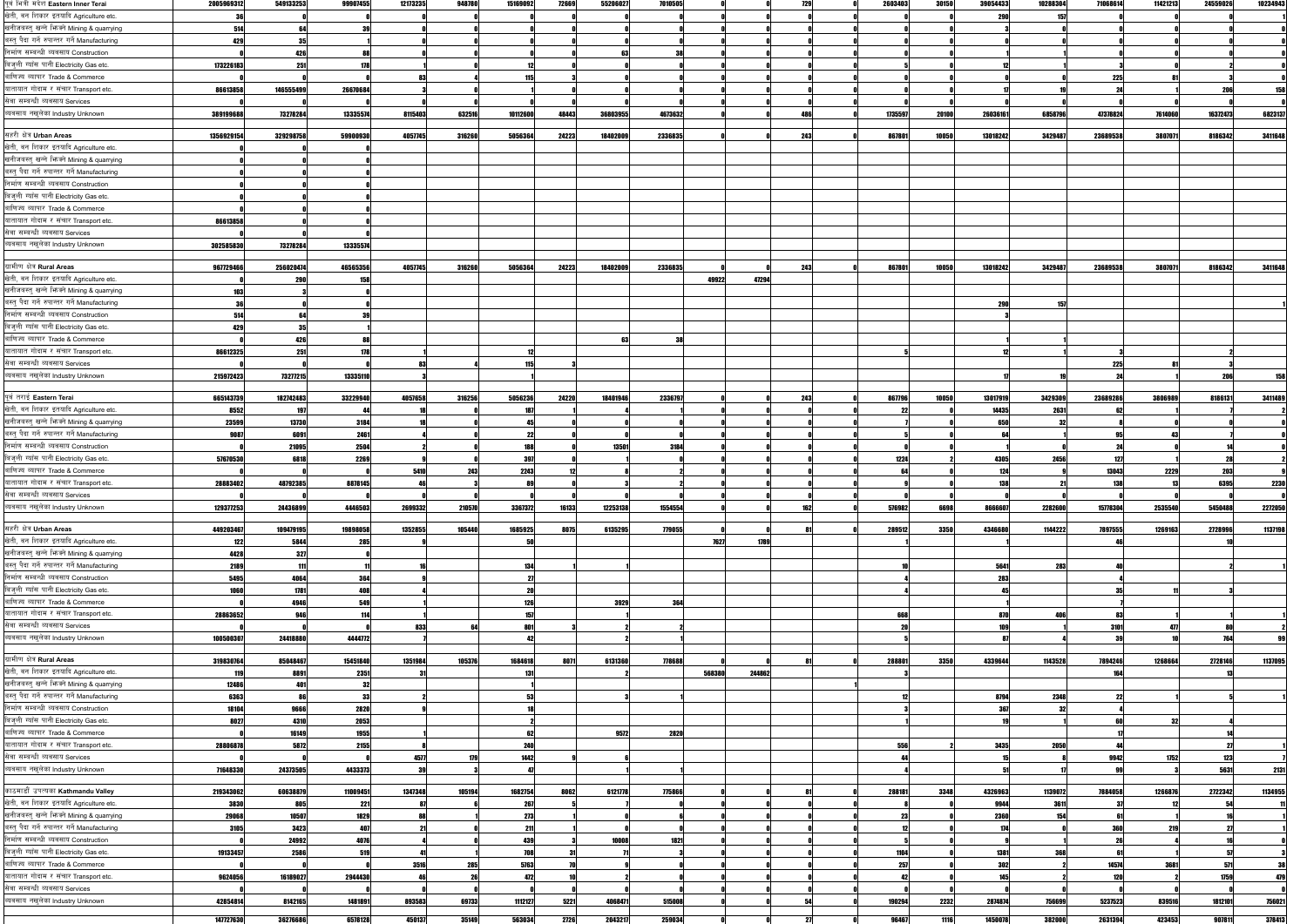| सहरी क्षेत्र Urban Areas                                                                                                                                                                                    |           |          |         |        |       |                |         |        |        |        |       |      |         |        |         |        |        |        |
|-------------------------------------------------------------------------------------------------------------------------------------------------------------------------------------------------------------|-----------|----------|---------|--------|-------|----------------|---------|--------|--------|--------|-------|------|---------|--------|---------|--------|--------|--------|
| खेती, वन शिकार इतयादि Agriculture etc.                                                                                                                                                                      | 772       | 8007     | 2779    |        |       | 234            |         |        | 18114  | 13866  |       |      |         |        |         |        |        |        |
| खनीजबस्तु खन्ने भिज्मे Mining & quarrying                                                                                                                                                                   | 9410      | 2087     | 141     |        |       |                |         |        |        |        |       |      |         |        |         |        |        |        |
| बस्त् पैदा गर्ने रुपान्तर गर्ने Manufacturing                                                                                                                                                               |           |          |         |        |       |                |         |        |        |        |       |      |         |        |         |        |        |        |
|                                                                                                                                                                                                             | 2903      | 565      | 207     |        |       | 179            |         |        |        |        |       |      | 7709    | 2753   |         |        |        |        |
| निर्माण सम्बन्धी ब्यवसाय Construction                                                                                                                                                                       | 20558     | 8177     | 1233    |        |       | 198            |         |        |        |        |       |      | 1763    | 131    |         |        |        |        |
| बिजुली ग्याँस पानी Electricity Gas etc.                                                                                                                                                                     | 1599      | 2600     | 303     |        |       | 131            |         |        |        |        |       |      |         |        |         | 205    |        |        |
| बाणिज्य ब्यापार Trade & Commerce                                                                                                                                                                            |           | 16973    | 3585    |        |       | 365            | 7779    | 1226   |        |        |       |      |         |        |         |        |        |        |
| यातायात गोदाम र संचार Transport etc.                                                                                                                                                                        | 9575800   | 1356     | 243     |        |       | 460            |         |        |        |        | 926   |      | 1062    | 269    |         |        |        |        |
| सेवा सम्बन्धी ब्यवसाय Services                                                                                                                                                                              |           |          |         | 2654   | 239   | 4183           |         |        |        |        |       |      | 205     |        | 9610    | 3249   | 123    |        |
|                                                                                                                                                                                                             |           |          |         |        |       |                |         |        |        |        |       |      |         |        |         |        |        |        |
| ब्यवसाय नखुलेका Industry Unknown                                                                                                                                                                            | 33243772  | 8102400  | 1473400 |        |       | 292            |         |        |        |        |       |      | 121     |        |         |        | 842    | 230    |
|                                                                                                                                                                                                             |           |          |         |        |       |                |         |        |        |        |       |      |         |        |         |        |        |        |
| ग्रामीण क्षेत्र Rural Areas                                                                                                                                                                                 | 104882998 | 28144615 | 5099157 | 447249 | 34903 | 557226<br>2616 | 2035351 | 257804 |        |        | 95278 | 1116 | 1439111 | 378837 | 2621368 | 419983 | 906790 | 378141 |
| खेती, वन शिकार इतयादि Agriculture etc.                                                                                                                                                                      | 254       | 2397     | 866     |        |       | -92            |         |        | 51387  | 43591  |       |      |         |        |         |        |        |        |
| खनीजबस्तु खन्ने भिज्ञ्ने Mining & quarrying                                                                                                                                                                 | 2926      | 734      |         |        |       |                |         |        |        |        |       |      |         |        |         |        |        |        |
| बस्त् पैदा गर्ने रुपान्तर गर्ने Manufacturing                                                                                                                                                               | 927       | 240      |         |        |       |                |         |        |        |        |       |      |         |        |         |        |        |        |
|                                                                                                                                                                                                             |           |          |         |        |       |                |         |        |        |        |       |      | 2235    | 858    |         |        |        |        |
| निर्माण सम्बन्धी ब्यवसाय Construction                                                                                                                                                                       | 8510      | 2330     | 596     |        |       |                |         |        |        |        |       |      | 597     |        |         |        |        |        |
| बिजुली ग्याँस पानी Electricity Gas etc.                                                                                                                                                                     | 1506      | 823      | 104     |        |       |                |         |        |        |        |       |      |         |        |         |        |        |        |
| बाणिज्य ब्यापार Trade & Commerce                                                                                                                                                                            |           | 8019     | 49      |        |       |                | 2229    | 595    |        |        |       |      |         |        |         |        |        |        |
| यातायात गोदाम र संचार Transport etc.                                                                                                                                                                        | 9557657   | 1230     | 276     |        |       | 248            |         |        |        |        | 178   |      | 319     |        |         |        |        |        |
| सेवा सम्बन्धी ब्यवसाय Services                                                                                                                                                                              |           |          |         | 862    |       | 1580           |         |        |        |        |       |      |         |        | 4964    | 432    | 44     |        |
|                                                                                                                                                                                                             |           |          |         |        |       |                |         |        |        |        |       |      |         |        |         |        |        |        |
| व्यवसाय नखलेका Industry Unknown                                                                                                                                                                             | 23671992  | 8086627  | 1471030 |        |       | 18             |         |        |        |        |       |      |         |        |         |        |        | 249    |
|                                                                                                                                                                                                             |           |          |         |        |       |                |         |        |        |        |       |      |         |        |         |        |        |        |
| पश्चिम पहाड Western Hills                                                                                                                                                                                   | 71642406  | 20045346 | 3626646 | 446334 | 34830 | 554901<br>2605 | 2033120 | 257204 |        |        | 95016 | 1116 | 1435763 | 377862 | 2616155 | 419533 | 905311 | 377880 |
| खेती, वन शिकार इतयादि Agriculture etc.                                                                                                                                                                      | 660       |          |         |        |       |                |         |        |        |        |       |      | 9011    | 3510   |         |        |        |        |
| खनीजबस्तु खन्ने भिज्म्ने Mining & quarrying                                                                                                                                                                 | 6320      | 3201     | 1092    |        |       |                |         |        |        |        |       |      | 584     |        |         |        |        |        |
| बस्तु पैदा गर्ने रुपान्तर गर्ने Manufacturing                                                                                                                                                               | 6512      | 555      | 105     |        |       |                |         |        |        |        |       |      |         |        |         |        |        |        |
| निर्माण सम्बन्धी ब्यवसाय Construction                                                                                                                                                                       |           |          |         |        |       |                |         |        |        |        |       |      |         |        |         |        |        |        |
|                                                                                                                                                                                                             |           | 5696     | 624     |        |       |                | 3165    | 1083   |        |        |       |      |         |        |         |        |        |        |
| बिज्ली ग्याँस पानी Electricity Gas etc.                                                                                                                                                                     | 6348817   | 3768     | 2744    |        |       | 219            |         |        |        |        |       |      | 258     |        |         |        |        |        |
| बाणिज्य ब्यापार Trade & Commerce                                                                                                                                                                            |           |          |         | 1760   |       | 882            |         |        |        |        |       |      |         |        | 2896    | 399    |        |        |
| यातायात गोदाम र संचार Transport etc.                                                                                                                                                                        | 3191028   | 5374061  | 974756  |        |       | 69             |         |        |        |        |       |      |         |        |         |        | 3410   | 2715   |
| सेवा सम्बन्धी ब्यवसाय Services                                                                                                                                                                              |           |          |         |        |       |                |         |        |        |        |       |      |         |        |         |        |        |        |
|                                                                                                                                                                                                             |           |          |         |        |       |                |         |        |        |        |       |      |         |        |         |        |        |        |
| ब्यवसाय नखुलेका Industry Unknown                                                                                                                                                                            | 14118655  | 2699331  | 491697  | 295730 | 23089 | 368679<br>1720 | 1351978 | 170241 |        |        | 63272 |      | 953495  | 250564 | 1740879 | 279253 | 600010 | 249145 |
|                                                                                                                                                                                                             |           |          |         |        |       |                |         |        |        |        |       |      |         |        |         |        |        |        |
| सहरी क्षेत्र Urban Areas                                                                                                                                                                                    | 47977394  | 11961935 | 2156720 | 148817 | 11619 | 185033<br>871  | 677885  | 85781  |        |        | 31673 | 372  | 481929  | 127170 | 872144  | 139866 | 301841 | 126018 |
| खेती, वन शिकार इतयादि Agriculture etc.                                                                                                                                                                      |           | 388      | 11.     |        |       |                |         |        | 656    | 994    |       |      |         |        |         |        |        |        |
| खनीजबस्तु खन्ने भिज्म्ने Mining & quarrying                                                                                                                                                                 | 624       |          |         |        |       |                |         |        |        |        |       |      |         |        |         |        |        |        |
| बस्तु पैदा गर्ने रुपान्तर गर्ने Manufacturing                                                                                                                                                               |           |          |         |        |       |                |         |        |        |        |       |      | 386     | 110    |         |        |        |        |
| निर्माण सम्बन्धी ब्यवसाय Construction                                                                                                                                                                       |           | 510      |         |        |       |                |         |        |        |        |       |      |         |        |         |        |        |        |
|                                                                                                                                                                                                             | 679       |          |         |        |       |                |         |        |        |        |       |      |         |        |         |        |        |        |
| बिज्ली ग्याँस पानी Electricity Gas etc.                                                                                                                                                                     | 385       |          |         |        |       |                |         |        |        |        |       |      |         |        |         |        |        |        |
|                                                                                                                                                                                                             |           |          |         |        |       |                |         |        |        |        |       |      |         |        |         |        |        |        |
| बाणिज्य ब्यापार Trade & Commerce                                                                                                                                                                            |           | 573      |         |        |       |                | 497     | 113    |        |        |       |      |         |        |         |        |        |        |
|                                                                                                                                                                                                             |           | 206      | 170     |        |       |                |         |        |        |        |       |      |         |        |         |        |        |        |
| यातायात गोदाम र संचार Transport etc.                                                                                                                                                                        | 3188772   |          |         |        |       |                |         |        |        |        |       |      |         |        |         |        |        |        |
| सेवा सम्बन्धी ब्यवसाय Services                                                                                                                                                                              |           |          |         | 115    |       | 157            | 291     |        |        |        |       |      |         |        | 264     |        |        |        |
| ब्यवसाय नखुलेका Industry Unknown                                                                                                                                                                            | 10928148  | 2697606  | 491166  |        |       |                |         |        |        |        |       |      |         |        |         |        |        |        |
|                                                                                                                                                                                                             |           |          |         |        |       |                |         |        |        |        |       |      |         |        |         |        |        | 174    |
|                                                                                                                                                                                                             | 33859384  | 9263012  | 1665136 | 148702 | 11595 | 184857<br>863  | 677359  | 85644  |        |        | 31670 | 372  | 481500  | 127047 | 871870  | 139801 | 301639 | 125844 |
| ग्रामीण क्षेत्र Rural Areas<br>खेती, वन शिकार इतयादि Agriculture etc.                                                                                                                                       |           | 8651     | 3402    |        |       |                |         |        | 473610 | 424150 |       |      |         |        |         |        |        |        |
| खनीजबस्तु खन्ने भिग्क्ने Mining & quarrying                                                                                                                                                                 | 3669      | 582      |         |        |       |                |         |        |        |        |       |      |         |        |         |        |        |        |
|                                                                                                                                                                                                             |           |          |         |        |       |                |         |        |        |        |       |      |         |        |         |        |        |        |
| बस्तु पैदा गर्ने रुपान्तर गर्ने Manufacturing                                                                                                                                                               | 634       |          |         |        |       |                |         |        |        |        |       |      | 8625    | 3400   |         |        |        |        |
| निर्माण सम्बन्धी ब्यवसाय Construction                                                                                                                                                                       | 5641      | 2691     | 978     |        |       |                |         |        |        |        |       |      | 566     |        |         |        |        |        |
| बिज्ली ग्याँस पानी Electricity Gas etc.                                                                                                                                                                     | 6127      | 536      |         |        |       |                |         |        |        |        |       |      |         |        |         |        |        |        |
| बाणिज्य ब्यापार Trade & Commerce                                                                                                                                                                            |           | 5123     | 518     |        |       |                | 2668    | 970    |        |        |       |      |         |        |         |        |        |        |
| यातायात गोदाम र संचार Transport etc.                                                                                                                                                                        | 3160045   | 3562     | 2565    |        |       | 216            |         |        |        |        |       |      | 245     |        |         |        |        |        |
|                                                                                                                                                                                                             |           |          |         | 1645   |       | 725            |         |        |        |        |       |      |         |        |         | 344    |        |        |
|                                                                                                                                                                                                             |           |          |         |        |       | 67             |         |        |        |        |       |      |         |        | 2632    |        |        |        |
|                                                                                                                                                                                                             | 7752026   | 2676455  | 483590  |        |       |                |         |        |        |        |       |      |         |        | 216     |        | 3210   |        |
| सेवा सम्बन्धी ब्यवसाय Services                                                                                                                                                                              |           |          |         |        |       |                |         |        |        |        |       |      |         |        |         |        |        | 2541   |
| व्यवसाय नखलेका Industry Unknown<br>सुदूर पश्चिम पहाड Far Western Hills                                                                                                                                      | 2293491   | 6574639  | 1177387 | 147028 | 11494 | 183822<br>857  | 674619  | 84597  |        |        | 31602 | 372  | 471995  | 123517 | 869009  | 139452 | 298371 |        |
| खेती, वन शिकार इतयादि Agriculture etc.                                                                                                                                                                      | 387       |          |         |        |       |                |         |        |        |        |       |      | 11030   | 5006   |         |        |        |        |
| खनीजबस्तु खन्ने भिज्ञ्ने Mining & quarrying                                                                                                                                                                 | 4672      | 1755     | 640     |        |       |                |         |        |        |        |       |      | 209     |        |         |        |        |        |
| बस्त् पैदा गर्ने रुपान्तर गर्ने Manufacturing                                                                                                                                                               | 5511      | 339      | 48      |        |       |                |         |        |        |        |       |      |         |        |         |        |        |        |
| निर्माण सम्बन्धी ब्यवसाय Construction                                                                                                                                                                       |           | 4309     | 363     |        |       |                | 1751    | 639    |        |        |       |      |         |        |         |        |        | 123301 |
|                                                                                                                                                                                                             |           |          |         |        |       |                |         |        |        |        |       |      |         |        |         |        |        |        |
|                                                                                                                                                                                                             | 2088293   | 3061     | 2450    |        |       | 215            |         |        |        |        |       |      |         |        |         |        |        |        |
| बाणिज्य ब्यापार Trade & Commerce                                                                                                                                                                            |           |          |         | 1401   | 158   | 881            |         |        |        |        |       |      |         |        | 1975    | 195    |        |        |
| यातायात गोदाम र संचार Transport etc.                                                                                                                                                                        | 1058774   | 1771073  | 317220  |        |       | 43             |         |        |        |        |       |      |         |        |         |        | 2841   | 2437   |
|                                                                                                                                                                                                             |           |          |         |        |       |                |         |        |        |        |       |      |         |        |         |        |        |        |
|                                                                                                                                                                                                             | 4594389   | 895905   | 162869  | 96604  | 7501  | 121400<br>565  | 447986  | 55759  |        |        | 21026 | 247  | 310803  | 80624  | 577194  | 92765  | 196055 |        |
| बिज्ली ग्याँस पानी Electricity Gas etc.<br>सेवा सम्बन्धी ब्यवसाय Services<br>ब्यवसाय नखलेका Industry Unknown                                                                                                |           |          |         |        |       |                |         |        |        |        |       |      |         |        |         |        |        |        |
|                                                                                                                                                                                                             |           |          |         |        |       |                |         |        |        |        |       | 124  |         |        |         |        |        | 79759  |
|                                                                                                                                                                                                             | 15187944  | 3899952  | 694437  | 49013  | 3833  | 61275<br>286   | 224873  | 28199  |        |        | 10534 |      | 161078  | 42842  | 289671  | 46484  | 99458  | 41101  |
|                                                                                                                                                                                                             |           |          |         |        |       |                |         |        |        |        |       |      |         |        |         |        |        |        |
|                                                                                                                                                                                                             |           |          |         |        |       |                |         |        |        |        |       |      |         |        |         |        |        |        |
|                                                                                                                                                                                                             |           |          |         |        |       |                |         |        |        |        |       |      |         |        |         |        |        |        |
|                                                                                                                                                                                                             |           |          |         |        |       |                |         |        |        |        |       |      |         |        |         |        |        |        |
| सहरी क्षेत्र Urban Areas<br>खेती, वन शिकार इतयादि Agriculture etc.<br>खनीजबस्तु खन्ने भिग्क्ने Mining & quarrying<br>बस्त् पैदा गर्ने रुपान्तर गर्ने Manufacturing<br>निर्माण सम्बन्धी ब्यवसाय Construction |           |          |         |        |       |                |         |        |        |        |       |      |         |        |         |        |        |        |
|                                                                                                                                                                                                             |           |          |         |        |       |                |         |        |        |        |       |      |         |        |         |        |        |        |
| बिजुली ग्याँस पानी Electricity Gas etc.<br>बाणिज्य ब्यापार Trade & Commerce                                                                                                                                 |           |          |         |        |       |                |         |        |        |        |       |      |         |        |         |        |        |        |
| यातायात गोदाम र संचार Transport etc.                                                                                                                                                                        | 1058774   |          |         |        |       |                |         |        |        |        |       |      |         |        |         |        |        |        |
| सेवा सम्बन्धी ब्यवसाय Services                                                                                                                                                                              |           |          |         |        |       |                |         |        |        |        |       |      |         |        |         |        |        |        |
| ब्यवसाय नखुलेका Industry Unknown                                                                                                                                                                            | 3535615   | 895905   | 162869  |        |       |                |         |        |        |        |       |      |         |        |         |        |        |        |
|                                                                                                                                                                                                             |           |          |         |        |       |                |         |        |        |        |       |      |         |        |         |        |        |        |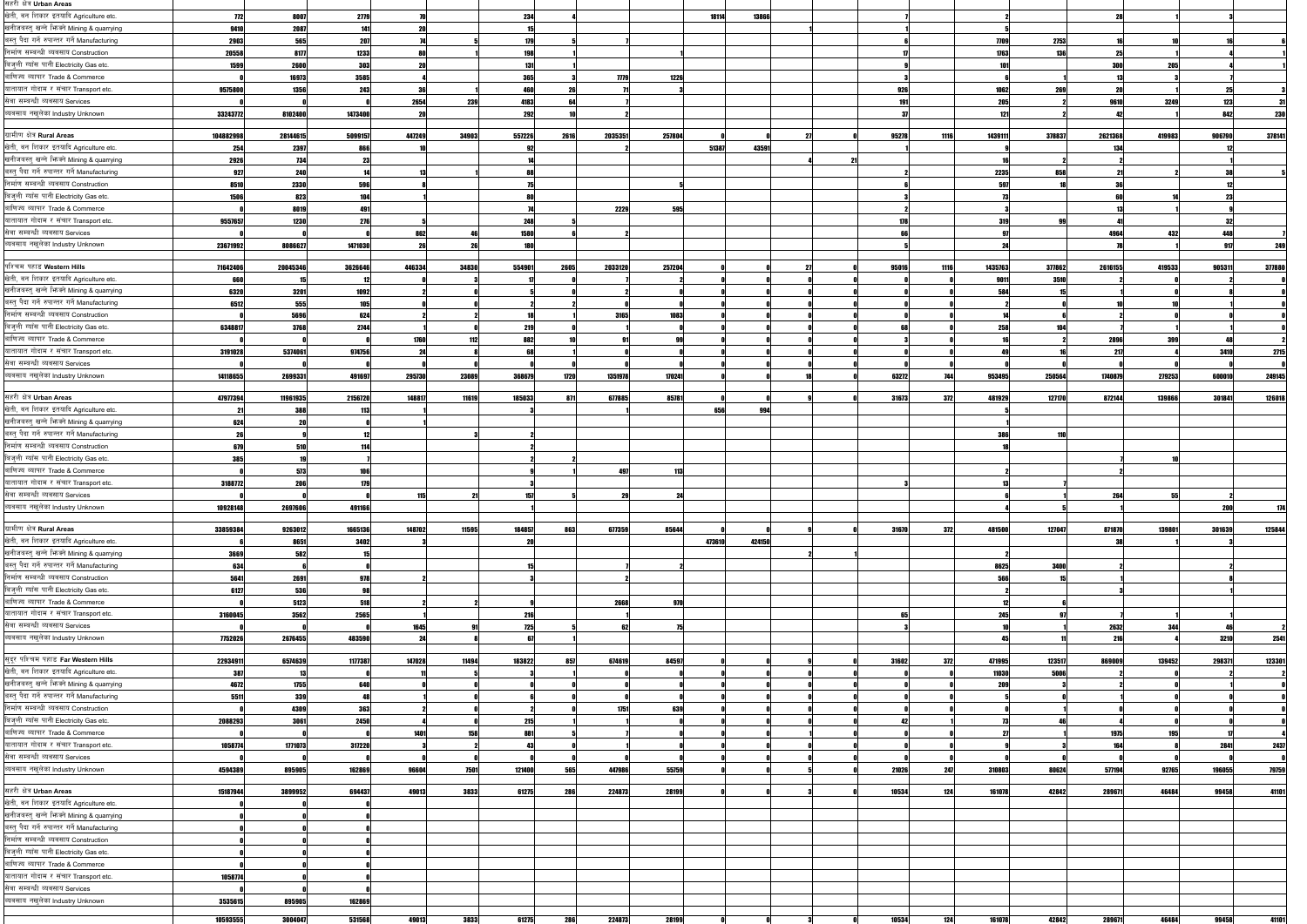| ग्रामीण क्षेत्र Rural Areas                   |         |         |        |               |             |                   |                  |              |        |       |        |       |       |       |
|-----------------------------------------------|---------|---------|--------|---------------|-------------|-------------------|------------------|--------------|--------|-------|--------|-------|-------|-------|
| खेती, वन शिकार इतयादि Agriculture etc.        |         | 11048   | 5014   |               |             |                   | 438518<br>381301 |              |        |       |        |       |       |       |
| खनीजबस्तु खन्ने भिज्मे Mining & quarrying     | 2395    | 212     |        |               |             |                   |                  |              |        |       |        |       |       |       |
| बस्तु पैदा गर्ने रुपान्तर गर्ने Manufacturing |         |         |        |               |             |                   |                  |              |        |       |        |       |       |       |
|                                               | 387     | 13      |        |               |             |                   |                  |              | 11030  | 5006  |        |       |       |       |
| निर्माण सम्बन्धी ब्यवसाय Construction         | 4672    | 1755    |        |               |             |                   |                  |              |        |       |        |       |       |       |
| बिजुली ग्याँस पानी Electricity Gas etc.       | 5511    | 339     |        |               |             |                   |                  |              |        |       |        |       |       |       |
| बाणिज्य ब्यापार Trade & Commerce              |         | 4309    | 363    |               |             | 1751              | 639              |              |        |       |        |       |       |       |
| यातायात गोदाम र संचार Transport etc.          | 1029519 | 3061    | 2450   |               | 215         |                   |                  |              |        |       |        |       |       |       |
| सेवा सम्बन्धी ब्यवसाय Services                |         |         |        | 1401<br>158   | 881         |                   |                  |              |        |       | 1975   | 195   |       |       |
|                                               |         |         |        |               | 43          |                   |                  |              |        |       | 164    |       |       |       |
| ब्यवसाय नखुलेका Industry Unknown              | 2493118 | 875168  | 154351 |               |             |                   |                  |              |        |       |        |       | 2841  | 2437  |
|                                               |         |         |        |               |             |                   |                  |              |        |       |        |       |       |       |
| मध्य भित्री मधेश Central Inner Terai          | 7060348 | 2119402 | 373716 | 47591<br>3668 | 60125<br>27 | 223113<br>27560   |                  | 10492<br>123 | 149725 | 37782 | 287523 | 46281 | 96597 | 38658 |
| खेती, वन शिकार इतयादि Agriculture etc.        | 470     | 53      |        |               |             |                   |                  |              | 928    | 283   |        |       |       |       |
| खनीजबस्तु खन्ने भिग्क्ने Mining & quarrying   | 1509    | 787     |        |               |             |                   |                  |              | 397    |       |        |       |       |       |
| बस्त् पैदा गर्ने रुपान्तर गर्ने Manufacturing | 1026    | 447     |        |               |             |                   |                  |              |        |       |        |       |       |       |
| निर्माण सम्बन्धी ब्यवसाय Construction         |         | 1312    |        |               |             |                   |                  |              |        |       |        |       |       |       |
| बिजुली ग्याँस पानी Electricity Gas etc.       |         |         |        |               |             |                   |                  |              |        |       |        |       |       |       |
|                                               | 681774  | 681     | 345    |               | 43          |                   |                  |              | 298    |       |        |       |       |       |
| बाणिज्य ब्यापार Trade & Commerce              |         |         |        | 173           | 230         |                   |                  |              |        |       | 872    | 163   |       |       |
| यातायात गोदाम र संचार Transport etc.          | 343720  | 579716  | 102058 |               |             |                   |                  |              |        |       |        |       | 639   | 343   |
| सेवा सम्बन्धी ब्यवसाय Services                |         |         |        |               |             |                   |                  |              |        |       |        |       |       |       |
| ब्यवसाय नखुलेका Industry Unknown              | 1464619 | 292172  | 51548  | 31541<br>2417 | 39764       | 147996<br>18196   |                  | 6882         | 99030  | 25070 | 190770 | 30688 | 63732 | 25426 |
|                                               |         |         |        |               |             |                   |                  |              |        |       |        |       |       |       |
| सहरी क्षेत्र Urban Areas                      | 4569209 | 1245074 | 219545 | 15864<br>1223 | 20046       | 74371<br>9187     |                  | 3498         | 50350  | 12690 | 95843  | 15427 | 32199 | 12886 |
| खेती, वन शिकार इतयादि Agriculture etc.        |         |         |        |               |             |                   |                  |              |        |       |        |       |       |       |
|                                               |         |         |        |               |             |                   |                  |              |        |       |        |       |       |       |
| खनीजबस्तु खन्ने भिन्न्ने Mining & quarrying   |         |         |        |               |             |                   |                  |              |        |       |        |       |       |       |
| बस्तु पैदा गर्ने रुपान्तर गर्ने Manufacturing |         |         |        |               |             |                   |                  |              |        |       |        |       |       |       |
| निर्माण सम्बन्धी ब्यवसाय Construction         |         |         |        |               |             |                   |                  |              |        |       |        |       |       |       |
| बिज्ली ग्याँस पानी Electricity Gas etc.       |         |         |        |               |             |                   |                  |              |        |       |        |       |       |       |
| बाणिज्य ब्यापार Trade & Commerce              |         |         |        |               |             |                   |                  |              |        |       |        |       |       |       |
| यातायात गोदाम र संचार Transport etc.          |         |         |        |               |             |                   |                  |              |        |       |        |       |       |       |
|                                               | 343720  |         |        |               |             |                   |                  |              |        |       |        |       |       |       |
| सेवा सम्बन्धी ब्यवसाय Services                |         |         |        |               |             |                   |                  |              |        |       |        |       |       |       |
| ब्यवसाय नखुलेका Industry Unknown              | 1120899 | 292172  | 51548  |               |             |                   |                  |              |        |       |        |       |       |       |
|                                               |         |         |        |               |             |                   |                  |              |        |       |        |       |       |       |
| ग्रामीण क्षेत्र Rural Areas                   | 3104590 | 952902  | 167997 | 15864<br>1223 | 20046       | 74371<br>9187     |                  | 3498         | 50350  | 12690 | 95843  | 15427 | 32199 | 12886 |
| खेती, वन शिकार इतयादि Agriculture etc.        |         | 941     | 288    |               |             |                   | 64806<br>50319   |              |        |       |        |       |       |       |
| खनीजबस्तु खन्ने फिक्ने Mining & quarrying     | 964     | 407     |        |               |             |                   |                  |              |        |       |        |       |       |       |
| बस्तु पैदा गर्ने रुपान्तर गर्ने Manufacturing | 470     |         |        |               |             |                   |                  |              |        | 283   |        |       |       |       |
|                                               |         |         |        |               |             |                   |                  |              | 928    |       |        |       |       |       |
| निर्माण सम्बन्धी ब्यवसाय Construction         | 1509    | 787     |        |               |             |                   |                  |              | 397    |       |        |       |       |       |
| बिज्ली ग्याँस पानी Electricity Gas etc.       | 1026    | 447     |        |               |             |                   |                  |              |        |       |        |       |       |       |
| बाणिज्य ब्यापार Trade & Commerce              |         | 1312    |        |               |             | <b>744</b><br>176 |                  |              |        |       |        |       |       |       |
| यातायात गोदाम र संचार Transport etc.          | 338054  | 681     | 345    |               |             |                   |                  |              | 298    | 21    |        |       |       |       |
| सेवा सम्बन्धी ब्यवसाय Services                |         |         |        | 173           | 230         |                   |                  |              |        |       | 872    | 1631  | -22   |       |
| ब्यवसाय नखुलेका Industry Unknown              |         |         |        |               |             |                   |                  |              |        |       |        |       |       |       |
|                                               | 778820  | 287544  | 50510  |               |             |                   |                  |              |        |       |        |       | 639   |       |
|                                               |         |         |        |               |             |                   |                  |              |        |       |        |       |       |       |
|                                               |         |         |        |               |             |                   |                  |              |        |       |        |       |       |       |
| पश्चिम भित्री मधेश Western Inner Terai        | 1984711 | 662078  | 116742 | 15677<br>1194 | 19718       | 73625<br>9009     |                  | 3384         | 48680  | 12380 | 94927  | 15261 | 31533 | 12540 |
| खेती, बन शिकार इतयादि Agriculture etc.        | -33     |         |        |               |             |                   |                  |              | 688    |       |        |       |       |       |
| खनीजबस्तु खन्ने भिज्ञ्ने Mining & quarrying   | 655     | 565     |        |               |             |                   |                  |              |        |       |        |       |       |       |
|                                               | 513     | 33      |        |               |             |                   |                  |              |        |       |        |       |       |       |
| बस्त् पैदा गर्ने रुपान्तर गर्ने Manufacturing |         |         |        |               |             |                   |                  |              |        |       |        |       |       |       |
| निर्माण सम्बन्धी ब्यवसाय Construction         |         | 568     |        |               |             | 561               |                  |              |        |       |        |       |       |       |
| बिज्ली ग्याँस पानी Electricity Gas etc.       | 223251  | 325     |        |               | 23          |                   |                  |              |        |       |        |       |       |       |
| बाणिज्य ब्यापार Trade & Commerce              |         |         |        |               | 85          |                   |                  |              |        |       | 384    |       |       |       |
| यातायात गोदाम र संचार Transport etc.          | 112956  | 189969  | 33282  |               |             |                   |                  |              |        |       |        |       | 267   |       |
| सेवा सम्बन्धी ब्यवसाय Services                |         |         |        |               |             |                   |                  |              |        |       |        |       |       |       |
| ब्यवसाय नखुलेका Industry Unknown              | 441412  | 96084   | 16872  | 10355         | 13027       | 48517<br>5925     |                  | 2248         | 32210  | 8218  | 62859  | 10085 | 20753 | 8179  |
|                                               |         |         |        |               |             |                   |                  |              |        |       |        |       |       |       |
|                                               | 1206579 | 375099  | 66313  | 5227<br>398   | 6573        | 24542<br>3003     |                  | 1128         | 16460  | 4162  | 31643  | 5087  | 10511 | 4180  |
| सहरी क्षेत्र Urban Areas                      |         |         |        |               |             |                   |                  |              |        |       |        |       |       |       |
| खेती, बन शिकार इतयादि Agriculture etc.        |         |         |        |               |             |                   |                  |              |        |       |        |       |       |       |
| खनीजबस्तु खन्ने भिज्मे Mining & quarrying     |         |         |        |               |             |                   |                  |              |        |       |        |       |       |       |
| बस्त् पैदा गर्ने रुपान्तर गर्ने Manufacturing |         |         |        |               |             |                   |                  |              |        |       |        |       |       |       |
| निर्माण सम्बन्धी ब्यवसाय Construction         |         |         |        |               |             |                   |                  |              |        |       |        |       |       |       |
| बिज्ली ग्याँस पानी Electricity Gas etc.       |         |         |        |               |             |                   |                  |              |        |       |        |       |       |       |
| बाणिज्य ब्यापार Trade & Commerce              |         |         |        |               |             |                   |                  |              |        |       |        |       |       |       |
|                                               |         |         |        |               |             |                   |                  |              |        |       |        |       |       |       |
| यातायात गोदाम र संचार Transport etc.          | 112956  |         |        |               |             |                   |                  |              |        |       |        |       |       |       |
| सेवा सम्बन्धी ब्यवसाय Services                |         |         |        |               |             |                   |                  |              |        |       |        |       |       |       |
| ब्यवसाय नखुलेका Industry Unknown              | 328456  | 96084   | 16872  |               |             |                   |                  |              |        |       |        |       |       |       |
|                                               |         |         |        |               |             |                   |                  |              |        |       |        |       |       |       |
| ग्रामीण क्षेत्र Rural Areas                   | 765167  | 279015  | 49441  | 5227<br>398   | 6573        | 24542<br>3003     |                  | 1128         | 16460  | 4162  | 31643  | 5087  | 10511 | 4180  |
| खेती, वन शिकार इतयादि Agriculture etc.        |         | 695     |        |               |             |                   | 23920<br>7220    |              |        |       |        |       |       |       |
| खनीजबस्तु खन्ने भिग्क्ने Mining & quarrying   | 646     |         |        |               |             |                   |                  |              |        |       |        |       |       |       |
|                                               | -33     |         |        |               |             |                   |                  |              |        | 106   |        |       |       |       |
| बस्त् पैदा गर्ने रुपान्तर गर्ने Manufacturing |         |         |        |               |             |                   |                  |              | 688    |       |        |       |       |       |
| निर्माण सम्बन्धी ब्यवसाय Construction         | 655     | 565     |        |               |             |                   |                  |              |        |       |        |       |       |       |
| बिजुली ग्याँस पानी Electricity Gas etc.       | 513     | 33      |        |               |             |                   |                  |              |        |       |        |       |       |       |
| बाणिज्य ब्यापार Trade & Commerce              |         | 568     |        |               |             | 561               |                  |              |        |       |        |       |       |       |
| यातायात गोदाम र संचार Transport etc.          | 110295  | 325     |        |               | 21          |                   |                  |              |        |       |        |       |       |       |
| सेवा सम्बन्धी ब्यवसाय Services                |         |         |        |               |             |                   |                  |              |        |       | 384    |       |       |       |
|                                               |         |         |        |               |             |                   |                  |              |        |       |        |       |       |       |
| ब्यवसाय नखुलेका Industry Unknown              | 216314  | 93885   | 16410  |               |             |                   |                  |              |        |       |        |       | 267   |       |